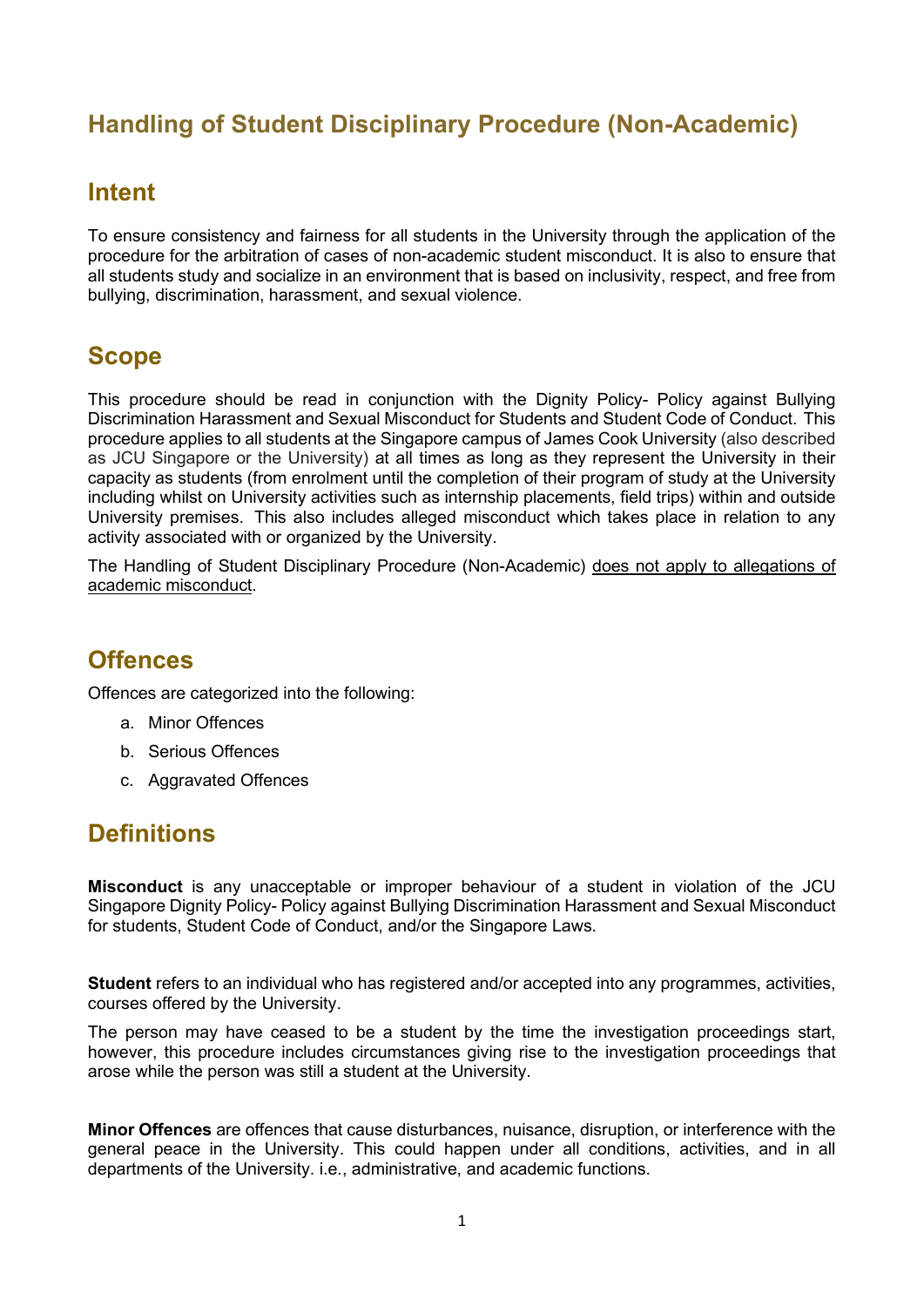**Serious Offences** would potentially have great impact and affect the interests and/or proper functioning of the University, including but not limited to:

- a. any criminal offences
- b. any act or behaviour that may be detrimental to the University's reputation
- c. any forms of harassment, both physically and/or emotionally
- d. sexual assault and misconduct.

**Aggravated Offences** are additional factors that were involved in circumstances surrounding the alleged offence. These factors must have increased the seriousness of the offence. If the offence is considered aggravated, harsher sanctions will ensue.

**Sexual Misconduct** refers to instances of sexual harassment or sexual assault that the University is notified of, or is responding to. If proven, allegations of sexual misconduct are a breach of the Dignity Policy- Policy against Bullying, Discrimination Harassment and Sexual Misconduct for Students and also of the Student Code of Conduct.

**Sexual Harassment** is any unwelcome sexual advance, unwelcome request for sexual favours, or other unwelcome conduct of a sexual nature that is done either to offend, humiliate, or intimidate another person, or where it is reasonable to expect the person might feel that way. Sexual harassment may include:

- Displays of sexually graphic materials including posters, cartoons, or messages left on noticeboards, desks, or common areas
- Repeated invitations to develop a closer or intimate relationship after prior refusal
- Unwelcome and uncalled for remarks or insinuations about a person's sex or private life
- Comments of a sexually suggestive nature about a person's appearance or body
- Sexually offensive phone calls
- Offensive emails and text messages of a sexual nature
- Unwanted sexual attention using the internet, social networking sites, and mobile phones
- Sexually offensive screensavers or posters
- A publication, such as sexually offensive emails or graphics
- Threats online of a sexual nature
- Revenge porn
- Sexual propositions
- Indecent exposure
- Stalking
- Pressuring a student or staff member to engage in sexual behaviour for some educational or employment benefit, or
- Making a real or perceived threat that rejecting sexual behaviour will carry a negative consequence for the student in education, accommodation, or University programme or activity.

Sexual Harassment is a serious criminal offence in Singapore as per the Protection from Harassment Act.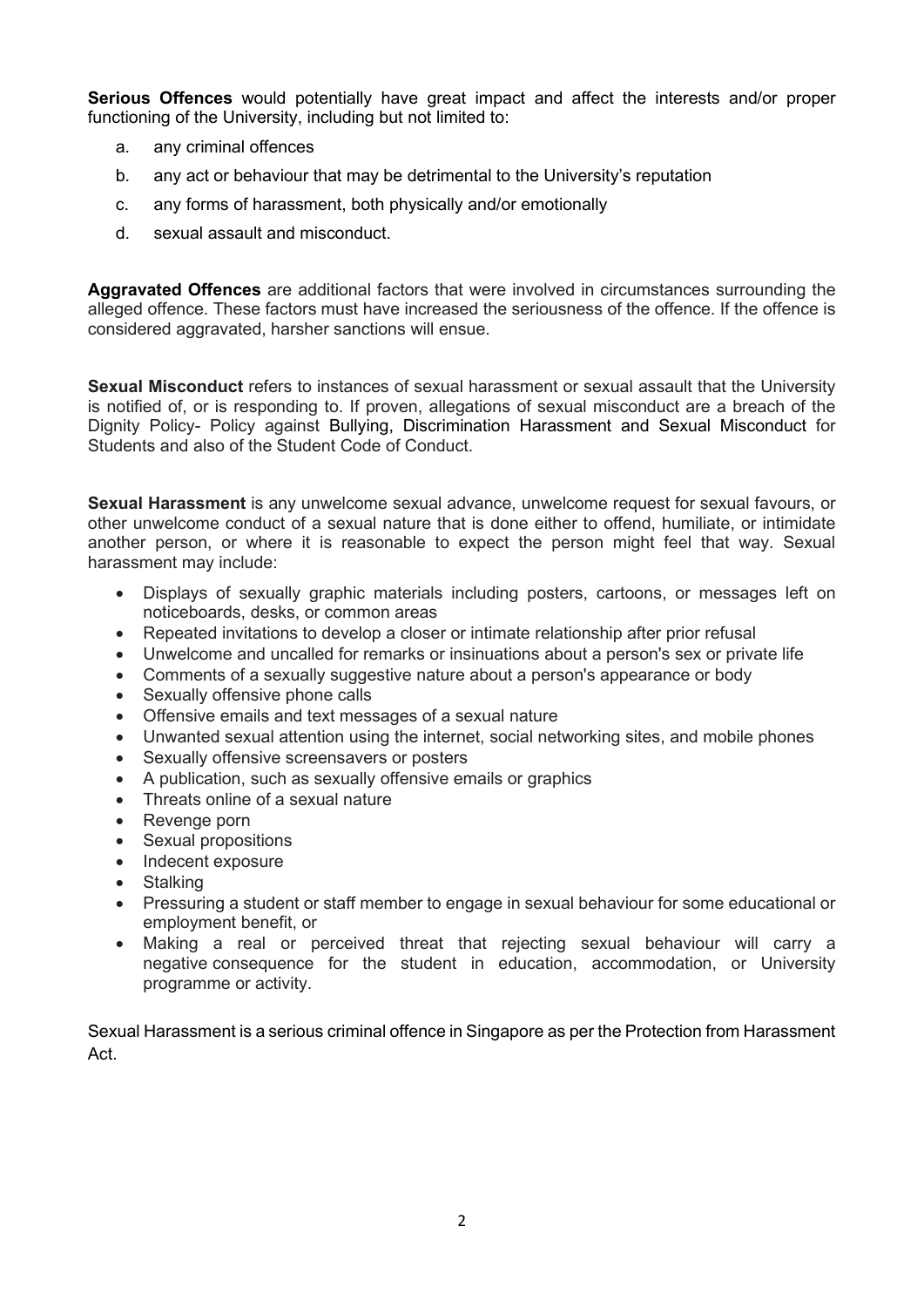**Sexual Assault** e.g., the outrage of modesty, is any unwanted or forced sexual act or behaviour without consent. Sexual Assault occurs when a person:

- Touches or makes contact with another person (and the touching or making contact is sexual in nature) without their consent – groping and any physical contact such as patting, pinching, or touching in a sexual way is a form of sexual assault
- Forces another person against their will to commit an act of gross indecency a sexual act that does not involve penetration, for example, a person forces another person to touch their genitals
- Forces another person to see an act of gross indecency, for example, the person masturbates in front of the other person.

Rape is the most serious form of sexual assault and occurs when a person or persons force another person or persons to have sexual intercourse without his or her consent. Rape includes forcing someone to perform oral sex, digital penetration, and inserting any object into the vulva, vagina, or anus of another person without their consent.

Sexual assault is serious sexual misconduct and a criminal offence subject to the Singapore Penal Code.

**Report** Information provided to JCU Singapore about an incident or suspected wrongdoing that the person making the report believes to be misconduct.

**Offences** Please refer to the list of Offences listed in **Annex A** (below). This list of offences is to be updated periodically and it is not an exhaustive list.

#### **1. Procedure**

Any member of the University Community may be a Witness. A Witness should call 999 in an emergency. A Witness can address the person offending at the time if they are able and it is safe to do so.

1.1 All reports of student misconduct must be done formally by sending an email to the Manager, Student Feedback. The person lodging the offence report should identify himself/herself and also name the person whom he/she is reporting about. Without the details of both parties, investigations could cease to be carried out.

1.2 The Manager, Student Feedback would, depending on the nature of the offence, refer to **Annex A**, and determine whether it constitutes a Minor, Serious, or Aggravated Offence. **Annex A** spells out specifically the types of penalties and/or actions taken for Minor, Serious, and Aggravated Offences. Annex A will be updated periodically.

1.3 Repeat Minor Offenders may be referred to the Investigation Committee (IC). Repeat offence after the third time will be treated as a Serious/Aggravated Offence.

1.4 For Serious and Aggravated Offences, the University may lodge reports with the State Authorities e.g., Police, Central Narcotics Bureau, Immigrations & Checkpoint Authorities, etc. In addition, the IC may carry out the following actions for Serious and Aggravated Offences:

- a. To impose a fine of an amount it deems appropriate
- b. To request the offender to make restitution an amount equivalent to the cost of repairs or replacement of properties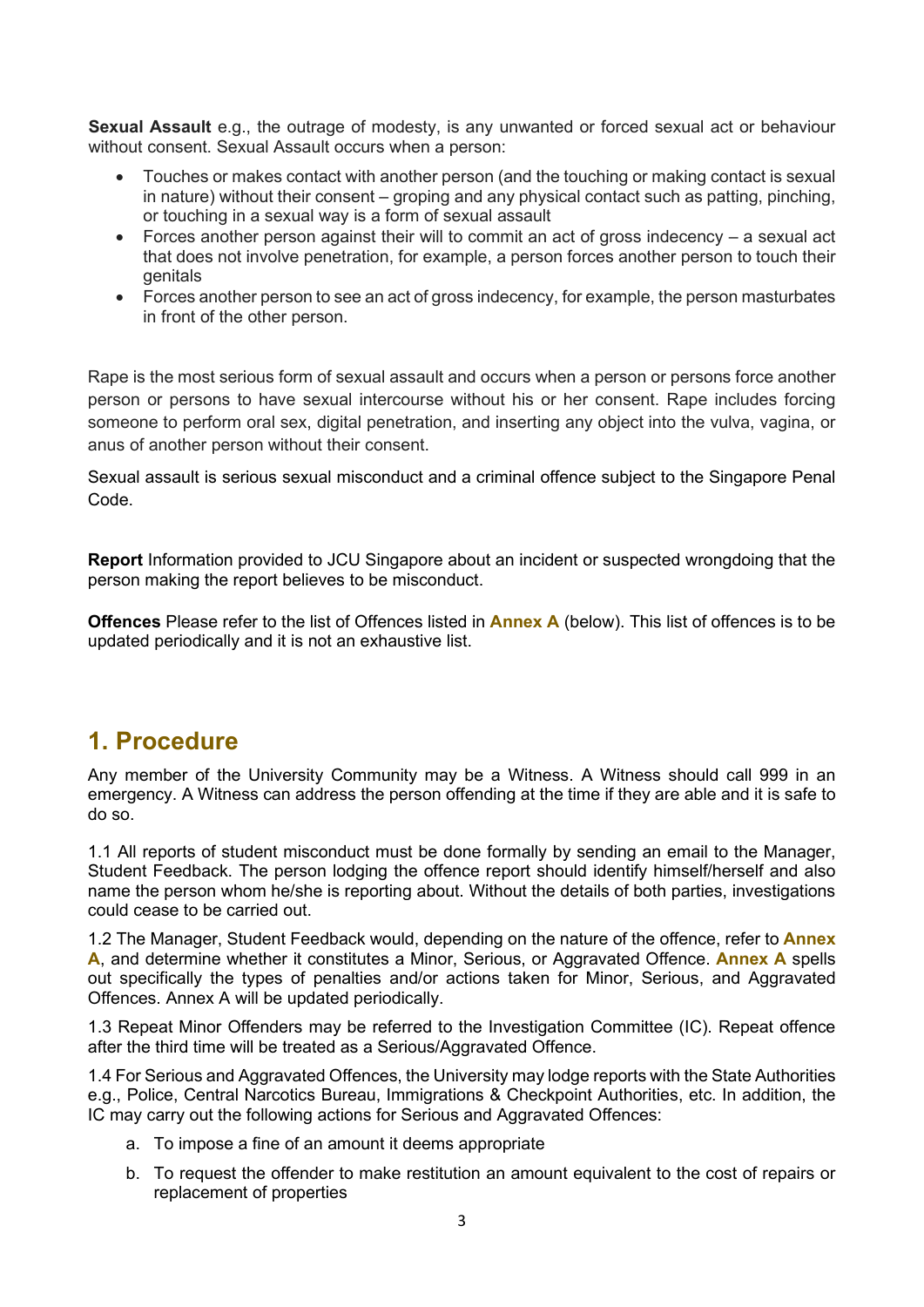c. To impose heavier disciplinary action including suspension or expulsion.

1.5 The above actions taken by the IC for Serious and Aggravated Offences are independent of whether reports with the State authorities are lodged or not. In addition, the University reserves all rights to conduct its investigations and impose disciplinary measures, even if the State authorities decide not to persecute the alleged offender.

1.6 The action to trigger a reference to the IC is via the submission of an incident report to the Chairman of the Investigation Committee (IC).

1.7 The IC comprises the following University Staff:

- a. Chief Operating Officer (Chairman)
- b. Head, Academic Group (Member)
- c. Associate Director, Student Affairs (Member)
- d. Associate Director Marketing (Member)
- e. Manager Student Ambassador (Member)
- f. Manager Student Feedback (Member)

1.8 The Investigation Committee may have the following options for Serious and Aggravated offences:

- a. Convene an internal inquiry and submit the recommendations to the Head of Campus, Singapore, and Campus Dean for approval
- b. Refer the matter to the Head of Campus, Singapore who in turn may convene an external independent Committee of Inquiry chaired by an external member
- c. The above two courses of action are done independently of whether reports with the State authorities have been lodged or not.

## **2. Investigation Committee Inquiry Process**

2.1

- a) Formal disciplinary proceeding(s) shall be conducted with the student who is the subject of it
- b) The student shall be given a fair and reasonable opportunity to make submission and provide documentary evidence
- c) Even if the student refuses to participate in the disciplinary proceedings, the Investigation Committee may use its best efforts to reach a conclusion concerning the allegation(s), noting in its recommendation report the student's failure to cooperate and its effect on the Investigating Committee's review of all the evidence. Failure of the student to assist or cooperate with the Investigation Committee shall be taken into account
- d) All parties subject to the investigation will have the right to have a support person/Representative with them
- e) The Investigation Committee shall not reach any decision in respect of the disciplinary proceedings against the student until it is satisfied that a fair hearing has been given
- f) In the event that the members of the Investigation Committee are unable to reach a unanimous decision, the Investigation Committee shall render its decision by majority vote
- g) When considering suspending or expelling a student for Misconduct, the student may be placed on suspension pending the outcome of the decision-making process with the approval of the Head of Campus, Singapore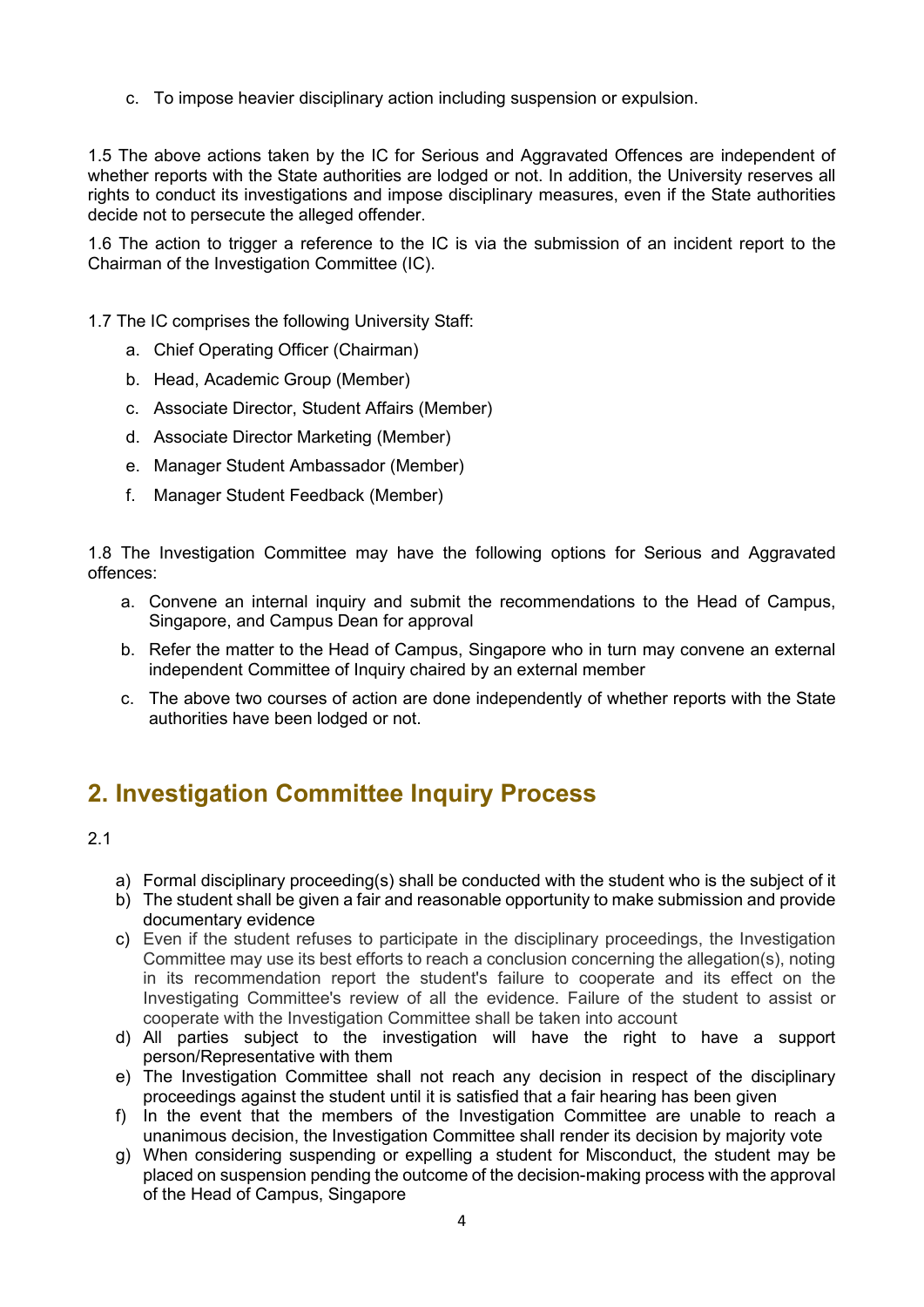- h) A final recommendation will be submitted to the Head of Campus, Singapore for approval.
- i) Student shall be notified of the sanction(s) imposed within seven days or as soon as reasonably practicable.

## **3. Appeals against actions taken by the University**

3.1 All appeals against actions taken for Minor Offences must be done formally by writing in to the Chief Operating Officer within seven days of the notice. A review shall be conducted before making a decision. The decision by the Chief Operating Officer is final.

3.2 All appeals against decisions taken for Serious and Aggravated Offences must be done formally by writing in to the Head of Campus, Singapore within fourteen days of the notice. The Head of Campus, Singapore may seek factual clarifications from the Investigation Committee, or any staff with knowledge of the case, before making a decision. This decision by the Head of Campus, Singapore is final.

3.3 No appeals will be allowed for actions taken for Serious and Aggravated Offences carried out on the recommendations made by the External Independent Committee of Inquiry.

3.4 Student shall be permitted to remain enrolled in their subjects until the appeal has been determined or the timeframe to appeal has expired. At any time during this process, the University may take action against the student under the Student Code of Conduct Policy on the basis that such action is prudent or necessary having regard to the university's duty of care to its students, staff, and/or placement agencies.

#### **4. Co-operation**

4.1 During the course of any investigation proceedings conducted by the Investigation Committee, the student shall cooperate fully with the respective members of the University and supply to them such information and documents as any of them may require.

#### **5. Confidentiality**

5.1 All investigation proceedings or disciplinary action(s) taken according to this procedure shall be strictly confidential. Students and/or staff requested to appear before the Investigation Committee shall not disclose to third parties any information pertaining to the proceedings, except with the written consent from the University and/or unless disclosure is required by the laws of Singapore.

#### **6. Students under 18 years old**

6.1 In the case of a student who is below 18 years old, the parents/guardian shall be informed of the student's misconduct. Whenever necessary, the student concerned shall be counselled by the Student Counsellor.

6.2 For Serious Offences and especially when reports with the State authorities are made, the University will inform the parents of the offence and that reports have been made regardless of what decisions the student has made in the consent form.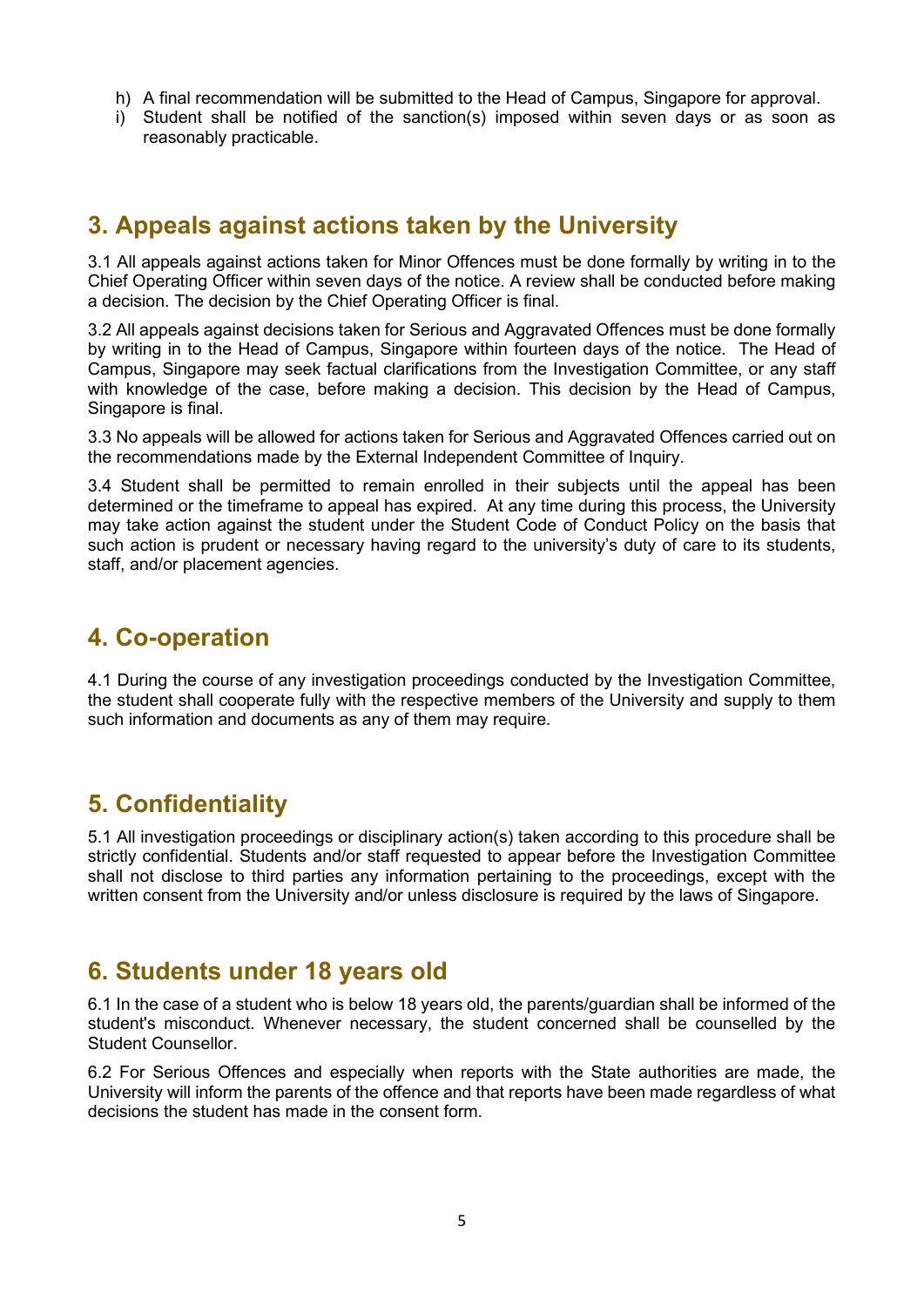## **7. Fines**

7.1 Any fines imposed shall be paid within seven (7) working days after it is imposed, and a copy of the payment receipt shown to the University as proof of payment. Failure to pay the fine within the seven days shall be reported to the Head of Campus, Singapore, who may take such action as deemed fit.

7.2 Any fines paid will be consolidated and be used as part of the expenses for new student orientation.

#### **8. Withdrawal or referral of allegations**

8.1 At any stage the person who referred the allegation of Student Misconduct may withdraw the allegation. All parties will be notified in writing that the allegation(s) has been withdrawn. In most instances, the University will then deem the matter resolved.

8.2 In certain circumstances, the University may deem the matter serious enough to continue to investigate the allegation and make a determination or to refer the matter to an external agency (such as the Police).

#### **9. Precautionary Measures**

9.1 JCU Singapore reserves the right to undertake precautionary measures or actions to ensure the safety and wellbeing of all parties involved in misconduct. Precautionary measures may be undertaken at an early stage and do not require the outcome of an investigation or criminal/disciplinary proceedings.

9.2 Precautionary measures may be put in place if they are necessary to ensure a full and proper investigation can be carried out (whether by the Police, the University, or an investigative body); and/or for the wellbeing of the person subjected to the alleged assault or any other persons whilst the allegation is being dealt with.

9.3 A precautionary measure is not a penalty or sanction and must be reasonable and proportionate.

## **10. Liability of the University**

10.1 The University shall have no liabilities for any losses, damages, claims, or other expenses that a person may suffer or incur, whether directly or indirectly as a result of any disciplinary action(s) taken in accordance with this procedure.

# **11. Support**

11.1 The University understands that students may require counselling support in addition to having the matter resolved. The JCU Singapore has a designated 24-hour hotline for students to call in case of emergency. Contact details are as follows:

• 24-hour hotline: + 65 9321 6833

Counselling Support Email: [studentcounselling-singapore@jcu.edu.au](mailto:studentcounselling-singapore@jcu.edu.au)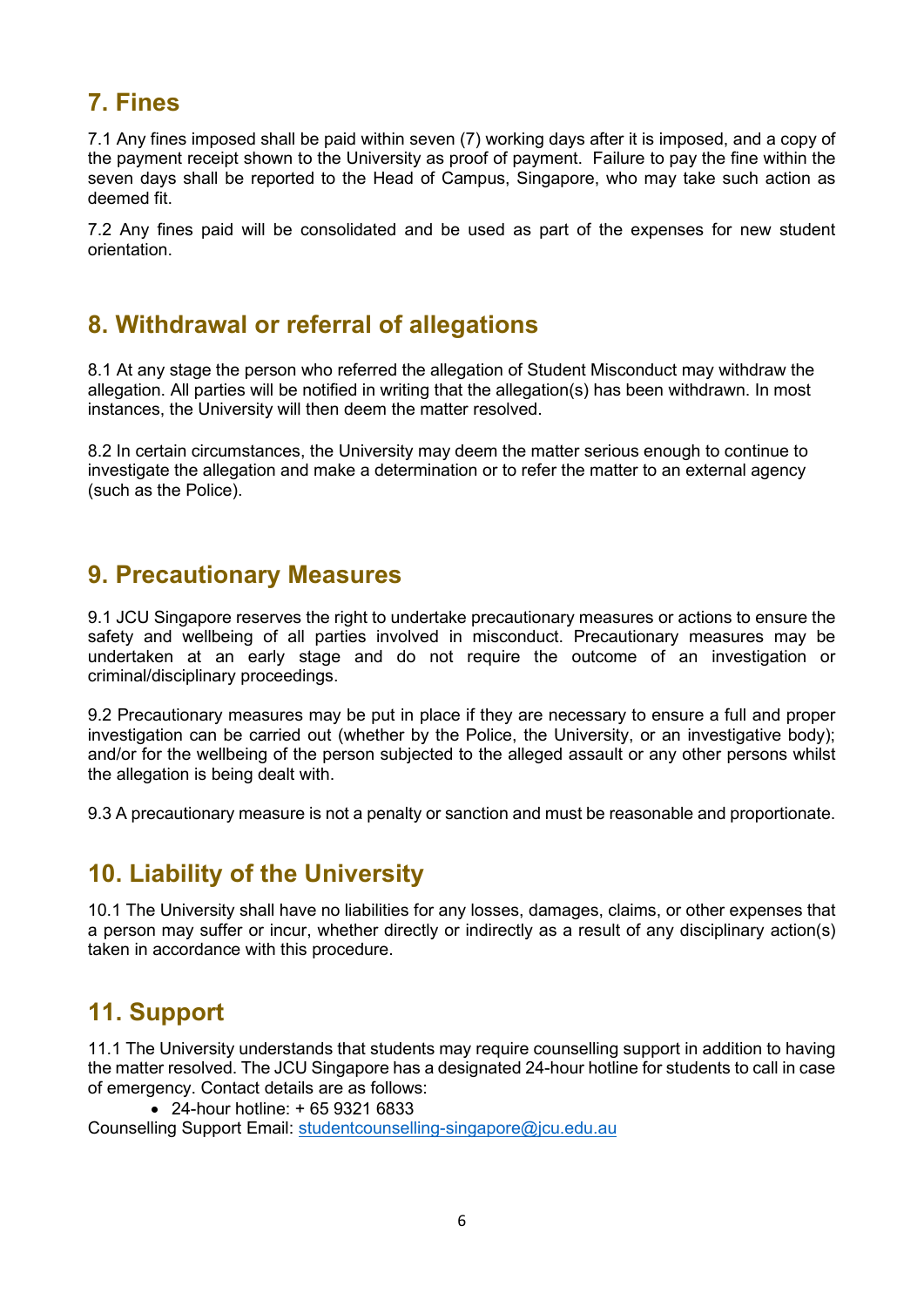11.2 External counselling and support may also be provided by the [Sexual Assault Care Centre,](http://sacc.aware.org.sg/) with safe, free, and confidential services for people who have faced sexual assault and/or sexual harassment. They can be contacted on:

- $\bullet$  + 65 6779 0282
- Email: [sacc@aware.org.sg](mailto:sacc@aware.org.sg)
- 5 Dover Crescent #01-22, Monday-Friday, 10 am to 6 pm

11.3 If overseas, if the victim chooses to lodge a police report with the local authorities or if they wish to return to home, the field trip supervisors/support Staff can contact the relevant Ministry of Foreign Affairs representative office who will guide them through the relevant countries medical/police system. The field trip supervisors/support shall also assist the student if medical attention is needed. The trip supervisor/support must call the James Cook University Singapore emergency hotline +65 9321 6833 to report the incident as soon as possible.

#### **12. Continuous Improvement**

12.1 This procedure shall be reviewed periodically, as part of JCU Singapore's effort towards reviewing its effectiveness and for continuous improvement.

### **Related Policy Instruments**

Dignity Policy- Policy against Bullying Discrimination Harassment and Sexual Misconduct for Students Student Code of Conduct Student Feedback Management Policy Student Feedback Management Procedure Students aged under 18 Policy

## **Related Documents and Legislation**

Protection from Harassment Act (Chapter 256A) Singapore Penal Code (Cap. 224) Singapore Laws

# **Administration**

Approval Details

| <b>Approval Authority:</b> | Head of Campus Singapore |  |  |
|----------------------------|--------------------------|--|--|
| Approval date:             | 09/03/2021               |  |  |
| Version no:                | V2.3                     |  |  |
| Date for next review:      | 31/12/2023               |  |  |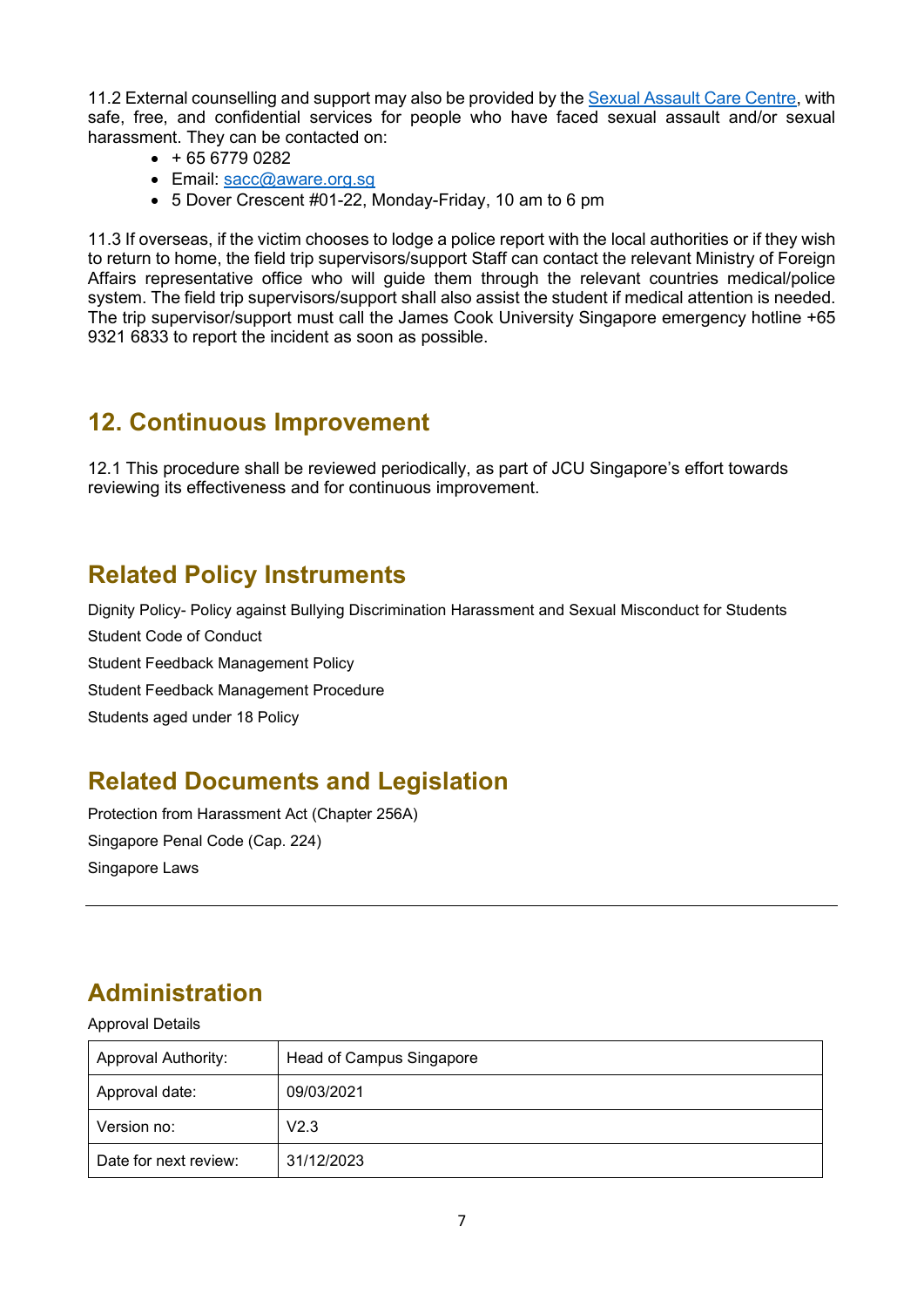Revision History

| Version | Revision date | Description of changes                                                                                                                                                                                                                                                            | Author                                        |  |
|---------|---------------|-----------------------------------------------------------------------------------------------------------------------------------------------------------------------------------------------------------------------------------------------------------------------------------|-----------------------------------------------|--|
| 1.0     | 01/08/2017    | Process established                                                                                                                                                                                                                                                               | Savaran Kor (Swan)                            |  |
| 1.1     | 15/12/2017    | Reviewed the process and added a component<br>when a student commits a crime in Singapore.<br>Change Approval Authority from Deputy Vice-<br>Chancellor to Head of Campus, Singapore                                                                                              | Associate Director,<br><b>Student Affairs</b> |  |
| 2.0     | 30/09/2019    | Full review<br>Classification of minor & major<br>Formation of a new investigations committee<br>Compliance committee approval of penalty table                                                                                                                                   | Associate Director,<br><b>Student Affairs</b> |  |
| 2.1     | 31/12/2020    | Minor review<br>Removed the numbering<br>Change in designations                                                                                                                                                                                                                   | Associate Director,<br><b>Student Affairs</b> |  |
| 2.2     | 8/10/2021     | Added numbering and letters<br>Reviewed and updated Procedure and Offences                                                                                                                                                                                                        | Manager, Student<br>Feedback                  |  |
| 2.3     | 25/05/2022    | Updated Procedure on reporting misconduct<br>Updated definitions of sexual misconduct,<br>harassment, and assault<br>Updated precautionary measures and support<br>information<br>Reviewed to align with related policy instruments<br>Updated Dignity Policy title for alignment | Manager, Student<br>Feedback                  |  |

#### Contact Person/Unit

| Contact Person/Unit: | Manager, Student Feedback |
|----------------------|---------------------------|
|----------------------|---------------------------|

| Kevwords: | <sub>I</sub> Student Disciplinary Procedure, Misconduct, Offences, Code of Conduct,<br>, Sexual Harassment, Sexual Assault |
|-----------|----------------------------------------------------------------------------------------------------------------------------|
|-----------|----------------------------------------------------------------------------------------------------------------------------|

# **ANNEX A**

**Minor Offences** include but are not limited to the following:

- Smoking on Campus
- Littering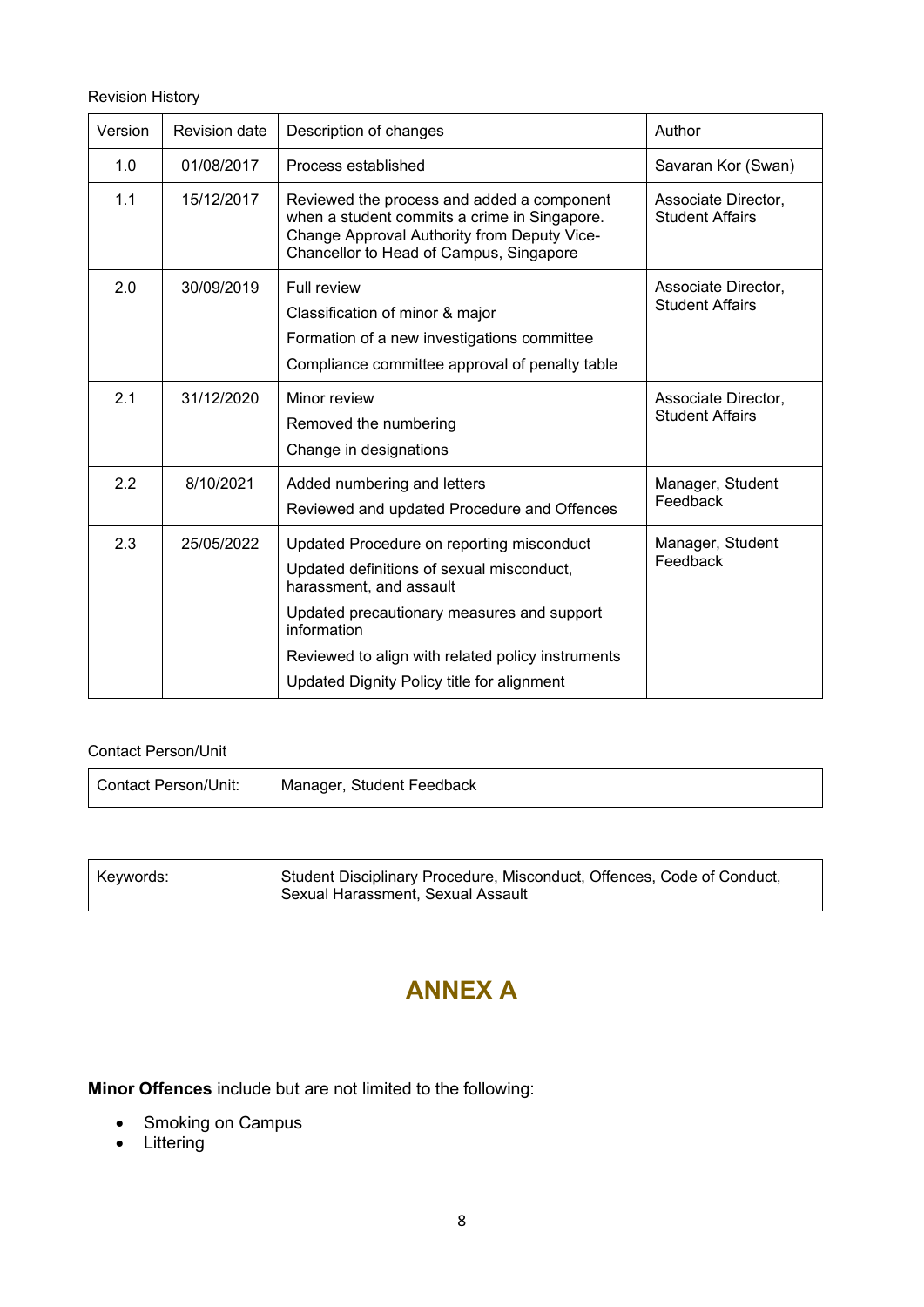|                      | Penalty          |                                    |                                          |                                                                           |  |
|----------------------|------------------|------------------------------------|------------------------------------------|---------------------------------------------------------------------------|--|
| Offence*             | $1st$ offence    | $2^{nd}$ offence*                  | $3rd$ offence                            | 4 <sup>th</sup> offence onwards                                           |  |
| Smoking<br>on Campus | Email<br>Warning | Email<br>warning &<br>Fine of \$50 | Fine of \$50<br><b>AND</b><br>suspension | Offence will be treated<br>as Serious or/and<br><b>Aggravated Offence</b> |  |
| Littering            | Email<br>Warning | Email<br>warning &<br>Fine of \$50 | Fine of \$50<br><b>AND</b><br>suspension |                                                                           |  |

\*Students with unpaid fines will have their final results withheld.

**Serious Offences** include but are not limited to the following:

- Causing damage to University's property or vandalism
- Theft of University's or personal property
- Deliberate breaking and entering / deliberate unauthorized entry
- Submissions of fraudulent medical certificates or other official documents
- Gambling
- Physical assault and fighting (with or without dangerous weapons)
- Intrusion of privacy of an opposite gender e.g., a male student entering the female toilets
- Repeated Minor offences.
- Possession or taking of illegal drugs
- Sexual misconduct on Campus
- Sexual Harassment
- Sexual Assault

**Sanctions** impose on Serious Offences include but are not limited to the following:

- To impose a fine of an amount the University deems appropriate
- To request the offender to make restitution an amount equivalent to the cost of repairs or replacement of properties
- Suspension or expulsion.

**Aggravated Offences** include but are not limited to the following:

- Perpetrating a significant number of incidents
- Extensive duration of the misconduct
- Affecting a significant number of people
- Possessing child pornography
- If the victim is a child
- Causing substantial harm, damage, or trauma to the victim
- Abusing authority.